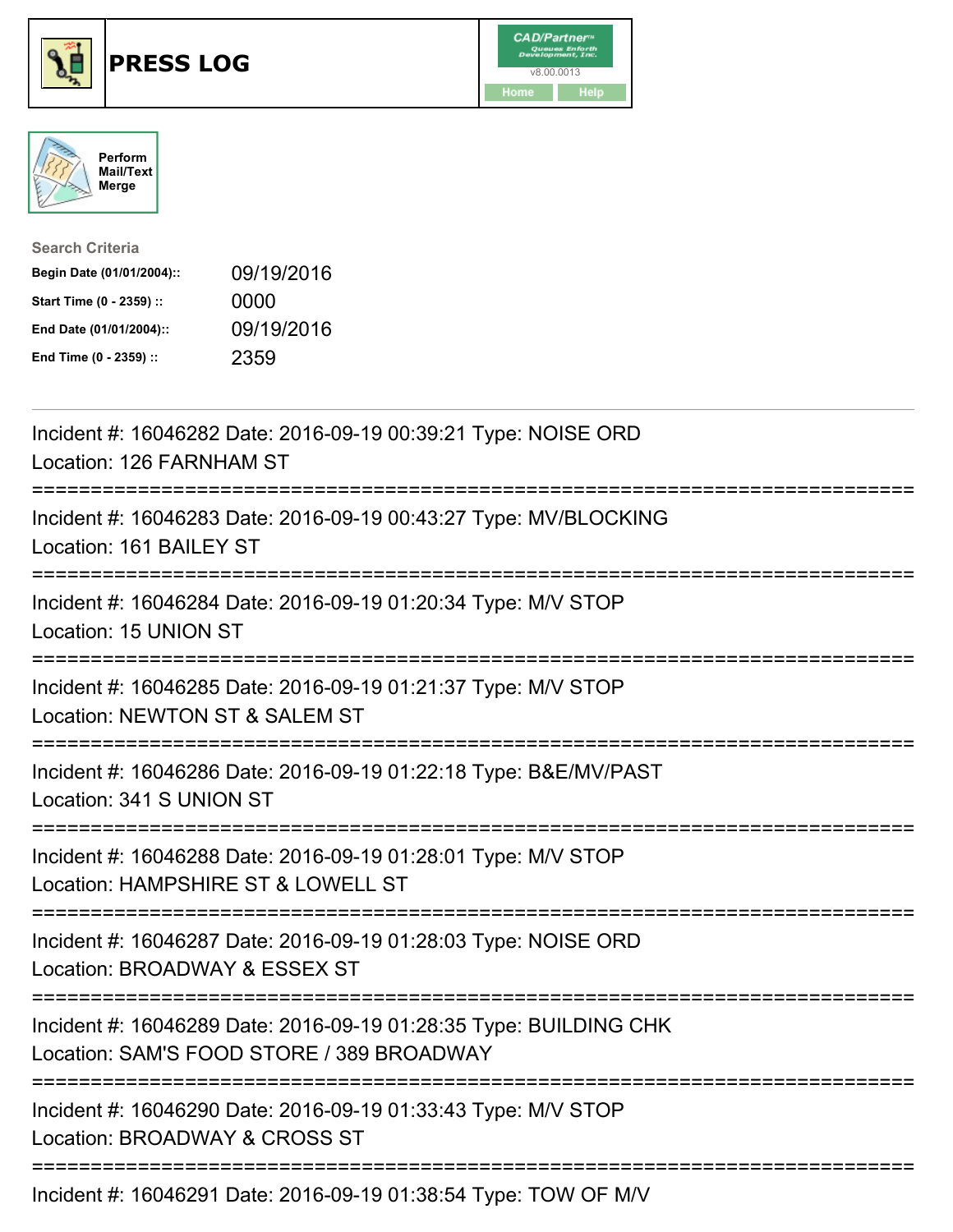| Location: TRESPASS / 38 BRADFORD ST                                                                                               |
|-----------------------------------------------------------------------------------------------------------------------------------|
| Incident #: 16046292 Date: 2016-09-19 01:44:54 Type: M/V STOP<br>Location: ALDER ST & BENNINGTON ST                               |
| Incident #: 16046293 Date: 2016-09-19 01:45:29 Type: M/V STOP<br>Location: AMESBURY ST & CANAL ST                                 |
| Incident #: 16046294 Date: 2016-09-19 01:45:47 Type: M/V STOP<br>Location: EMBANKMENT RD & ESSEX ST                               |
| ==============================<br>Incident #: 16046295 Date: 2016-09-19 01:50:11 Type: M/V STOP<br>Location: FOSTER ST & SALEM ST |
| Incident #: 16046296 Date: 2016-09-19 01:53:24 Type: M/V STOP<br>Location: METHUEN ST & UNION ST                                  |
| Incident #: 16046297 Date: 2016-09-19 02:18:50 Type: M/V STOP<br>Location: FRANKLIN ST & LOWELL ST                                |
| Incident #: 16046298 Date: 2016-09-19 02:45:45 Type: M/V STOP<br>Location: LOWELL ST & AMESBURY ST                                |
| Incident #: 16046299 Date: 2016-09-19 02:58:15 Type: M/V STOP<br>Location: 300 HAVERHILL ST                                       |
| Incident #: 16046300 Date: 2016-09-19 03:14:40 Type: DISTURBANCE<br>Location: 161 PARK ST FL 1                                    |
| Incident #: 16046301 Date: 2016-09-19 04:00:59 Type: M/V STOP<br>Location: UNION ST & CANAL ST                                    |
| Incident #: 16046302 Date: 2016-09-19 04:53:38 Type: AMBULANCE ASSSI<br>Location: 58 MELVIN ST                                    |
| Incident #: 16046303 Date: 2016-09-19 06:10:41 Type: SUS PERS/MV<br>Location: PERRY AV & HAVERHILL SY                             |
| Incident #: 16046304 Date: 2016-09-19 07:00:11 Type: B&E/MV/PAST<br>Location: BAY STATE RD                                        |
| Incident #: 16046305 Date: 2016-09-19 07:01:43 Type: AUTO ACC/NO PI                                                               |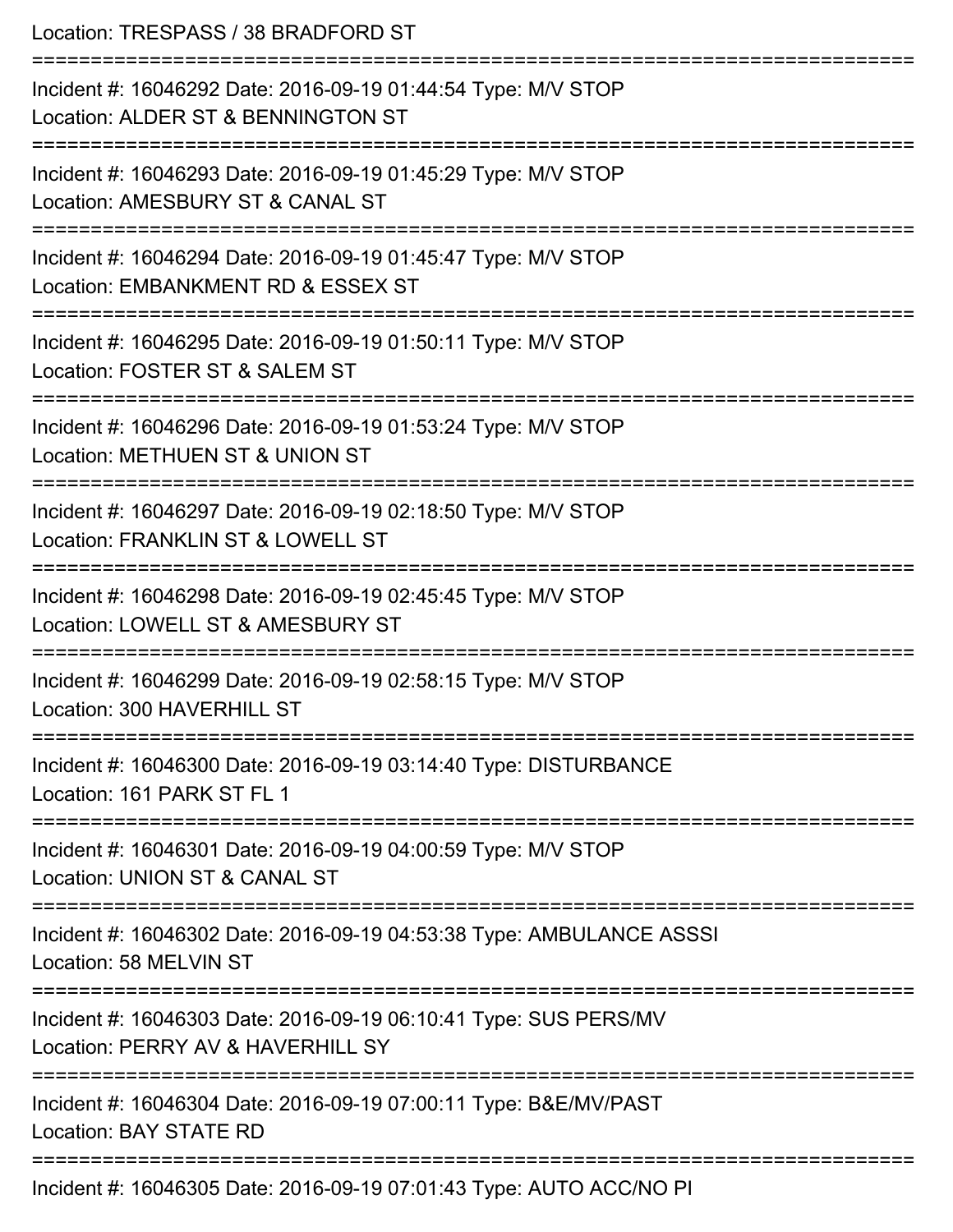| Incident #: 16046306 Date: 2016-09-19 07:16:10 Type: M/V STOP<br>Location: JAMAICA ST & S UNION ST           |
|--------------------------------------------------------------------------------------------------------------|
| Incident #: 16046307 Date: 2016-09-19 07:28:50 Type: M/V STOP<br>Location: JAMAICA ST & S UNION ST           |
| Incident #: 16046308 Date: 2016-09-19 07:35:24 Type: MAL DAMAGE<br>Location: 138 DRACUT ST                   |
| Incident #: 16046309 Date: 2016-09-19 07:47:40 Type: M/V STOP<br>Location: BROADWAY & CROSS ST               |
| Incident #: 16046310 Date: 2016-09-19 08:01:09 Type: AUTO ACC/NO PI<br>Location: 80 FERRY ST                 |
| Incident #: 16046311 Date: 2016-09-19 08:41:58 Type: ALARM/BURG<br>Location: DUCK MILL / 4 UNION ST          |
| Incident #: 16046312 Date: 2016-09-19 09:20:03 Type: M/V STOP<br>Location: LAWRENCE ST & LOWELL ST           |
| Incident #: 16046313 Date: 2016-09-19 09:29:45 Type: NOISE ORD<br>Location: 31 FAIRMONT ST FL 2ND            |
| Incident #: 16046314 Date: 2016-09-19 09:31:04 Type: INVESTIGATION<br>Location: LEAHY SCHOOL / 100 ERVING AV |
| Incident #: 16046315 Date: 2016-09-19 09:39:08 Type: M/V STOP<br>Location: 1MZL50 ESSEX ST                   |
| Incident #: 16046316 Date: 2016-09-19 09:40:05 Type: PARK & WALK<br>Location: BRADFORD ST & BROADWAY         |
| Incident #: 16046317 Date: 2016-09-19 09:42:09 Type: AUTO ACC/NO PI<br>Location: HAVERHILL ST & NEWBURY ST   |
| Incident #: 16046318 Date: 2016-09-19 09:50:33 Type: M/V STOP<br><b>Location: 200 MERRIMACK ST</b>           |
| Incident #: 16046319 Date: 2016-09-19 09:54:29 Type: TOW OF M/V                                              |

 $L = L$   $L = L$   $\alpha$  484 HIGH ST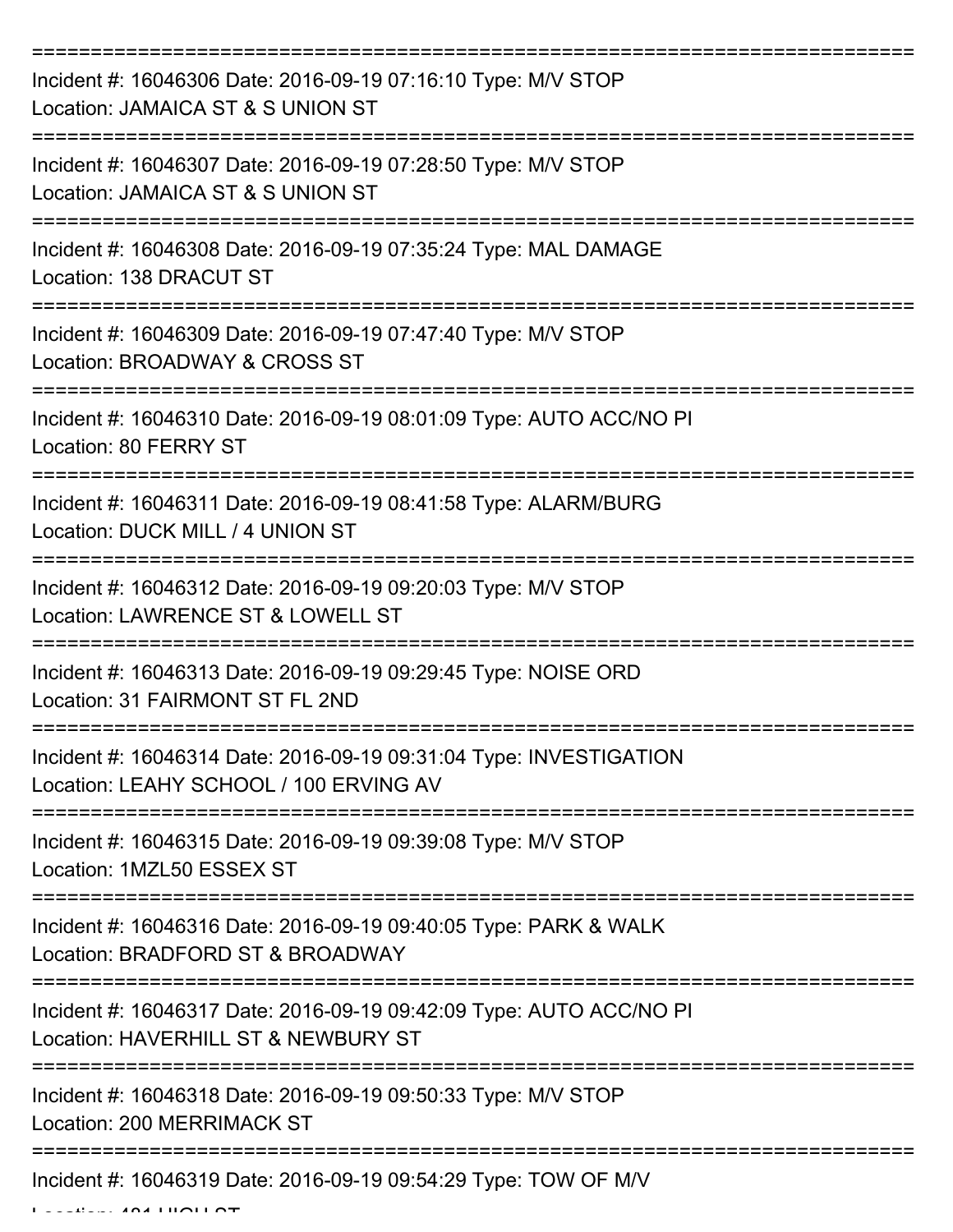| Incident #: 16046321 Date: 2016-09-19 09:57:40 Type: KEEP PEACE<br>Location: 59 BUSWELL ST             |
|--------------------------------------------------------------------------------------------------------|
| Incident #: 16046320 Date: 2016-09-19 09:59:26 Type: MV/BLOCKING<br>Location: 155 HAVERHILL ST         |
| Incident #: 16046322 Date: 2016-09-19 10:02:18 Type: PARK & WALK<br>Location: BRADFORD ST & BROADWAY   |
| Incident #: 16046323 Date: 2016-09-19 10:04:15 Type: M/V STOP<br>Location: 200 MERRIMACK ST            |
| Incident #: 16046325 Date: 2016-09-19 10:17:49 Type: ANIMAL COMPL<br>Location: 21 WATER ST             |
| Incident #: 16046324 Date: 2016-09-19 10:18:18 Type: M/V STOP<br>Location: CHICKERING ST & WINTHROP AV |
| Incident #: 16046326 Date: 2016-09-19 10:21:56 Type: DOMESTIC/PROG<br>Location: 11 BYRON AV FL 2ND     |
| Incident #: 16046327 Date: 2016-09-19 10:29:45 Type: SUS PERS/MV<br>Location: 115 SPRUCE ST            |
| Incident #: 16046328 Date: 2016-09-19 10:32:15 Type: NOTIFICATION<br>Location: 7 BUNKERHILL ST #2      |
| Incident #: 16046329 Date: 2016-09-19 10:46:59 Type: ASSSIT OTHER PD<br>Location: 312 WATER ST #13     |
| Incident #: 16046330 Date: 2016-09-19 10:47:49 Type: INVEST CONT<br>Location: 514 HAMPSHIRE ST         |
| Incident #: 16046331 Date: 2016-09-19 10:48:18 Type: INVEST CONT<br>Location: 53 FERN ST               |
| Incident #: 16046332 Date: 2016-09-19 10:49:02 Type: WIRE DOWN<br>Location: CANAL ST & MILL ST         |
| Incident #: 16046333 Date: 2016-09-19 10:49:38 Type: HARASSMENT                                        |

Location: 47 BUTLED CT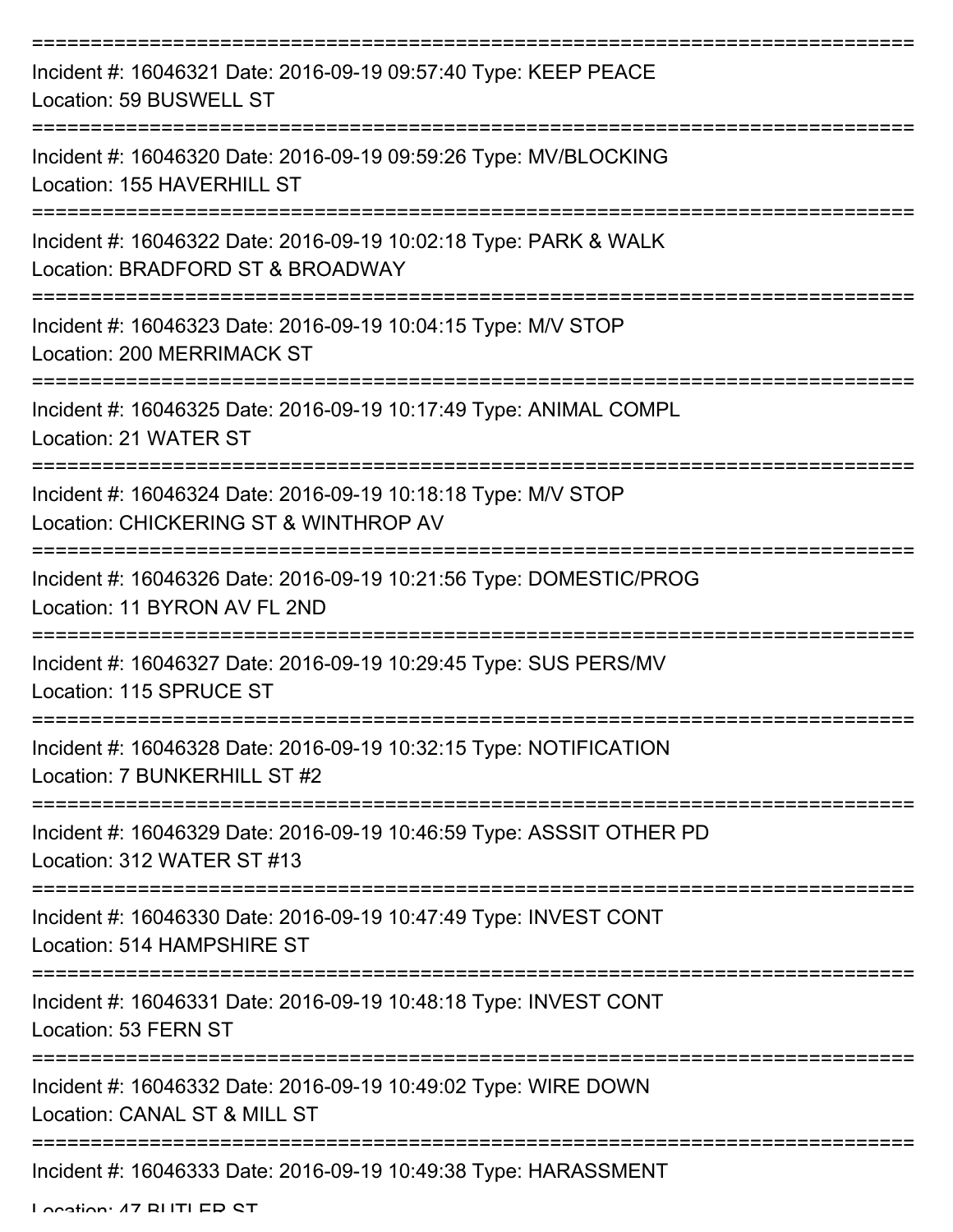| Incident #: 16046334 Date: 2016-09-19 10:54:06 Type: TOW OF M/V<br>Location: TRESPASS / 210 MERRIMACK ST                                    |
|---------------------------------------------------------------------------------------------------------------------------------------------|
| Incident #: 16046335 Date: 2016-09-19 10:59:52 Type: M/V STOP<br>Location: S BROADWAY & SOUTH ST                                            |
| Incident #: 16046336 Date: 2016-09-19 11:02:49 Type: ALARM/BURG<br>Location: BAVARIAN CLUB / 41 KNOX ST                                     |
| Incident #: 16046337 Date: 2016-09-19 11:07:56 Type: UNWANTEDGUEST<br>Location: 7-ELEVEN / 360 BROADWAY                                     |
| Incident #: 16046338 Date: 2016-09-19 11:24:41 Type: M/V STOP<br>Location: 8 MT VERNON ST                                                   |
| Incident #: 16046339 Date: 2016-09-19 11:28:24 Type: M/V STOP<br>Location: 1 BUNKERHILL ST                                                  |
| Incident #: 16046340 Date: 2016-09-19 11:33:20 Type: M/V STOP<br>Location: 9 CORNISH ST                                                     |
| Incident #: 16046341 Date: 2016-09-19 11:33:58 Type: M/V STOP<br>Location: 9 CORNISH ST                                                     |
| Incident #: 16046342 Date: 2016-09-19 11:38:40 Type: HIT & RUN M/V<br>Location: HEALTHY SOLUTIONS / 25 MARSTON ST #105<br>----------------- |
| Incident #: 16046343 Date: 2016-09-19 11:40:34 Type: HIT & RUN M/V<br>Location: AMESBURY ST & ESSEX ST                                      |
| Incident #: 16046344 Date: 2016-09-19 11:42:24 Type: M/V STOP<br>Location: 376 S BROADWAY                                                   |
| Incident #: 16046345 Date: 2016-09-19 11:44:34 Type: M/V STOP<br>Location: 9 CORNISH ST                                                     |
| Incident #: 16046346 Date: 2016-09-19 11:47:45 Type: COURT DOC SERVE<br>Location: 368 LOWELL ST FL 1                                        |
| Incident #: 16046347 Date: 2016-09-19 11:58:12 Type: M/V STOP<br>Location: 370 S BROADWAY                                                   |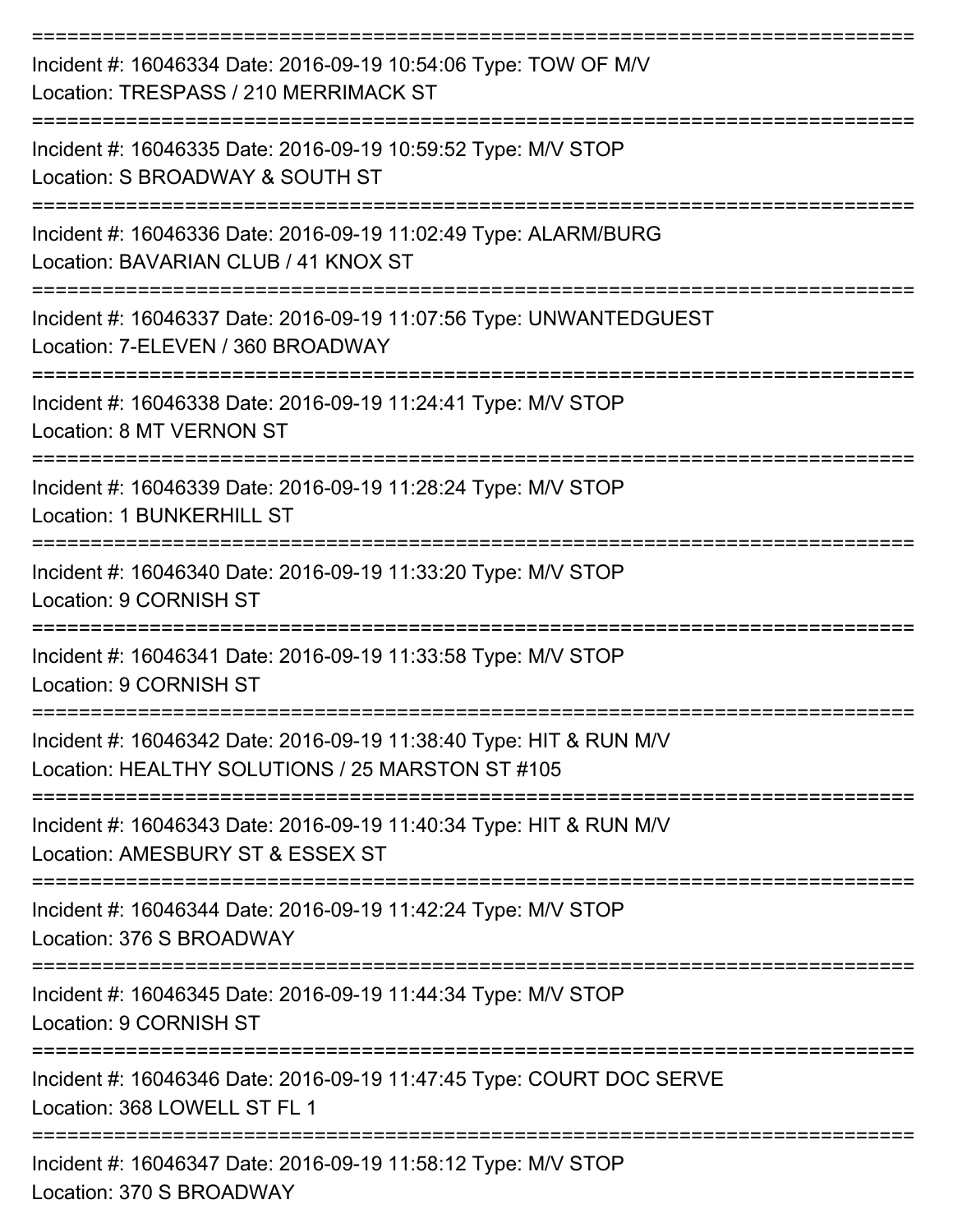| Incident #: 16046348 Date: 2016-09-19 12:03:23 Type: AUTO ACC/NO PI<br>Location: 280 MERRIMACK ST                                  |
|------------------------------------------------------------------------------------------------------------------------------------|
| :====================<br>Incident #: 16046349 Date: 2016-09-19 12:03:57 Type: M/V STOP<br>Location: CANAL ST & HAMPSHIRE ST        |
| Incident #: 16046350 Date: 2016-09-19 12:04:17 Type: INVEST CONT<br>Location: 59 BROOK ST                                          |
| Incident #: 16046351 Date: 2016-09-19 12:05:00 Type: 209A/SERVE<br>Location: 248 BROADWAY                                          |
| Incident #: 16046352 Date: 2016-09-19 12:11:33 Type: ALARM/BURG<br>Location: RIGHT RESD. / 22 SCHOOL ST<br>----------------------- |
| Incident #: 16046353 Date: 2016-09-19 12:14:58 Type: B&E/PAST<br>Location: 373 HOWARD ST FL 1                                      |
| Incident #: 16046354 Date: 2016-09-19 12:19:18 Type: 209A/SERVE<br>Location: 620 HAVERHILL ST<br>================================  |
| Incident #: 16046355 Date: 2016-09-19 12:20:14 Type: M/V STOP<br>Location: HAVERHILL ST & WEST ST                                  |
| Incident #: 16046357 Date: 2016-09-19 12:28:29 Type: CK WELL BEING<br>Location: 10 KENDALL ST FL 3RD                               |
| Incident #: 16046356 Date: 2016-09-19 12:28:43 Type: TOW OF M/V<br>Location: 171 WILLOW ST                                         |
| Incident #: 16046358 Date: 2016-09-19 12:32:13 Type: MISSING PERS<br>Location: 42 AMESBURY ST #RIGHT FL 4                          |
| Incident #: 16046359 Date: 2016-09-19 12:39:02 Type: DOMESTIC/PROG<br>Location: 191 HOWARD ST FL 1ST                               |
| Incident #: 16046360 Date: 2016-09-19 12:42:58 Type: 209A/SERVE<br>Location: 312 WATER ST #3                                       |
| Incident #: 16046361 Date: 2016-09-19 12:43:35 Type: B&E/PAST<br>Location: 373 HOWARD ST                                           |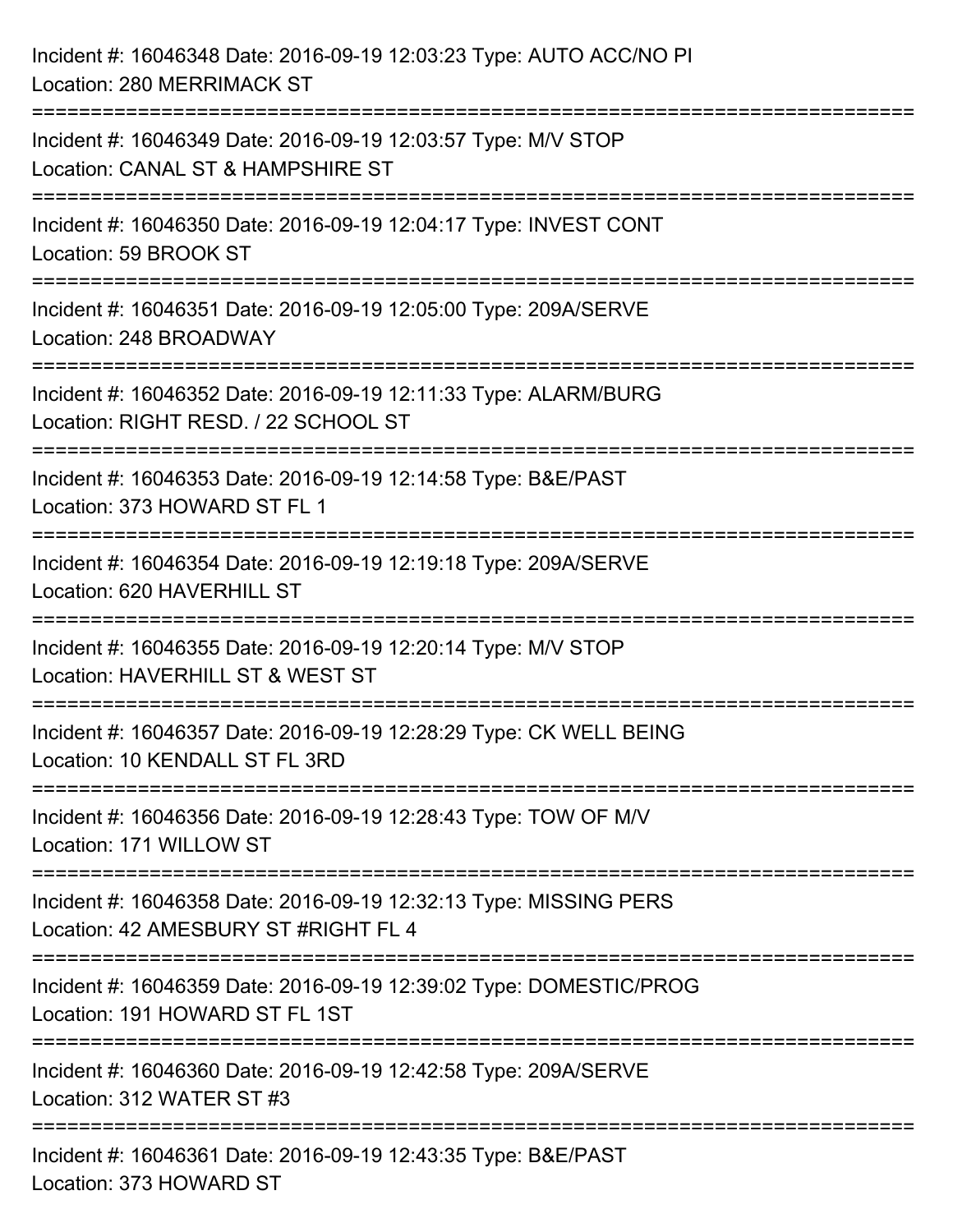| Incident #: 16046362 Date: 2016-09-19 12:46:37 Type: ABAND MV<br>Location: 27 WASHINGTON ST                                               |
|-------------------------------------------------------------------------------------------------------------------------------------------|
| Incident #: 16046364 Date: 2016-09-19 12:54:38 Type: 209A/VIOLATION<br>Location: 180 SPRUCE ST #1                                         |
| Incident #: 16046363 Date: 2016-09-19 12:55:09 Type: 209A/SERVE<br>Location: 222 ESSEX ST #307                                            |
| Incident #: 16046365 Date: 2016-09-19 12:56:46 Type: THREATS<br>Location: 34 HAVERHILL ST                                                 |
| Incident #: 16046366 Date: 2016-09-19 13:01:04 Type: UNWANTEDGUEST<br>Location: 439 S UNION ST #SUITE 404 FL 4<br>======================= |
| Incident #: 16046367 Date: 2016-09-19 13:04:23 Type: 209A/SERVE<br>Location: 157 JACKSON ST                                               |
| Incident #: 16046368 Date: 2016-09-19 13:13:58 Type: 209A/SERVE<br>Location: 72 WOODLAND ST #3                                            |
| Incident #: 16046369 Date: 2016-09-19 13:23:08 Type: M/V STOP<br>Location: BROADWAY & HAVERHILL ST                                        |
| Incident #: 16046370 Date: 2016-09-19 13:28:18 Type: ALARM/BURG<br>Location: HEBERT RESD. / 133 EASTON ST                                 |
| Incident #: 16046371 Date: 2016-09-19 13:31:10 Type: 209A/SERVE<br>Location: 5 CLIFTON ST                                                 |
| Incident #: 16046372 Date: 2016-09-19 13:39:49 Type: 209A/SERVE<br>Location: 25 BENNINGTON ST                                             |
| Incident #: 16046373 Date: 2016-09-19 13:50:21 Type: M/V STOP<br>Location: 67 ERVING AV                                                   |
| Incident #: 16046374 Date: 2016-09-19 13:53:53 Type: CK WELL BEING<br>Location: 11 LAWRENCE ST #706                                       |
| Incident #: 16046375 Date: 2016-09-19 14:00:56 Type: KEEP PEACE<br>Location: CHICO AUTO REPAIR / 121 WEST ST                              |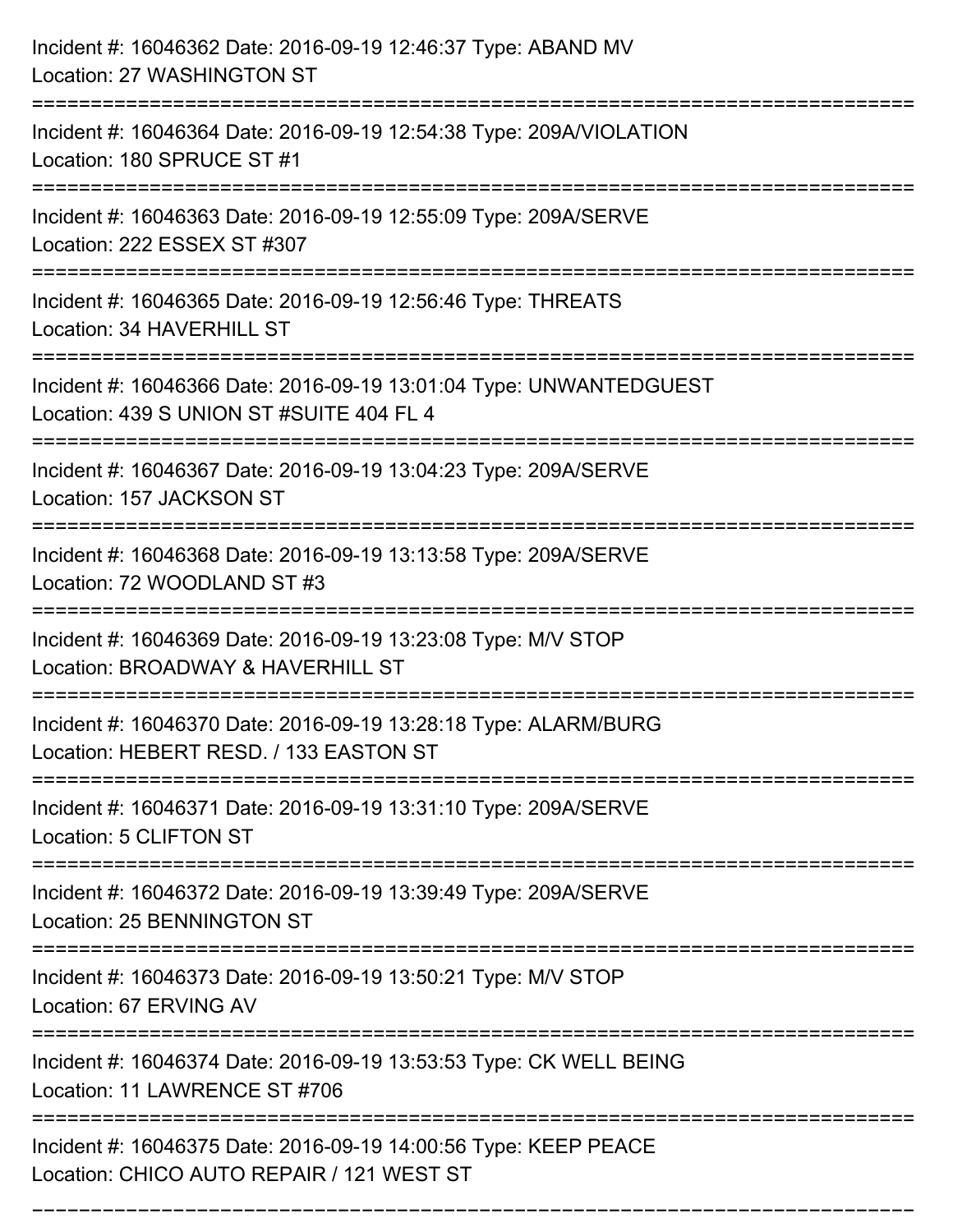| Incident #: 16046376 Date: 2016-09-19 14:02:39 Type: B&E/PAST<br>Location: 42 MT VERNON CIR              |
|----------------------------------------------------------------------------------------------------------|
| Incident #: 16046377 Date: 2016-09-19 14:09:56 Type: 209A/SERVE<br><b>Location: 7 SAUNDERS ST</b>        |
| Incident #: 16046378 Date: 2016-09-19 14:24:37 Type: DISTURBANCE<br>Location: 30 AVON ST                 |
| Incident #: 16046379 Date: 2016-09-19 14:53:03 Type: AUTO ACC/NO PI<br>Location: ESSEX ST & GREENWOOD ST |
| Incident #: 16046381 Date: 2016-09-19 15:13:01 Type: MAL DAMAGE<br>Location: 78 MARGIN ST                |
| Incident #: 16046380 Date: 2016-09-19 15:19:56 Type: AUTO ACC/NO PI<br>Location: 415 BROADWAY            |
| Incident #: 16046382 Date: 2016-09-19 15:22:09 Type: SUS PERS/MV<br>Location: 952 ESSEX ST FL 2ND        |
| Incident #: 16046383 Date: 2016-09-19 15:34:45 Type: AUTO ACC/PI<br>Location: 259 PROSPECT ST            |
| Incident #: 16046384 Date: 2016-09-19 15:36:52 Type: 209A/VIOLATION<br>Location: 248 BROADWAY #15        |
| Incident #: 16046385 Date: 2016-09-19 15:43:50 Type: UNWANTEDGUEST<br>Location: 19 LENOX CIR             |
| Incident #: 16046386 Date: 2016-09-19 15:49:10 Type: COURT DOC SERVE<br>Location: 91 FARNHAM ST          |
| Incident #: 16046387 Date: 2016-09-19 15:50:06 Type: SUS PERS/MV<br>Location: 40 CROSBY ST               |
| Incident #: 16046388 Date: 2016-09-19 15:53:34 Type: SHOPLIFTING<br>Location: 700 ESSEX ST               |
| Incident #: 16046389 Date: 2016-09-19 16:01:01 Type: RECOV/STOL/MV<br>Location: 119 STEARNS AV           |
|                                                                                                          |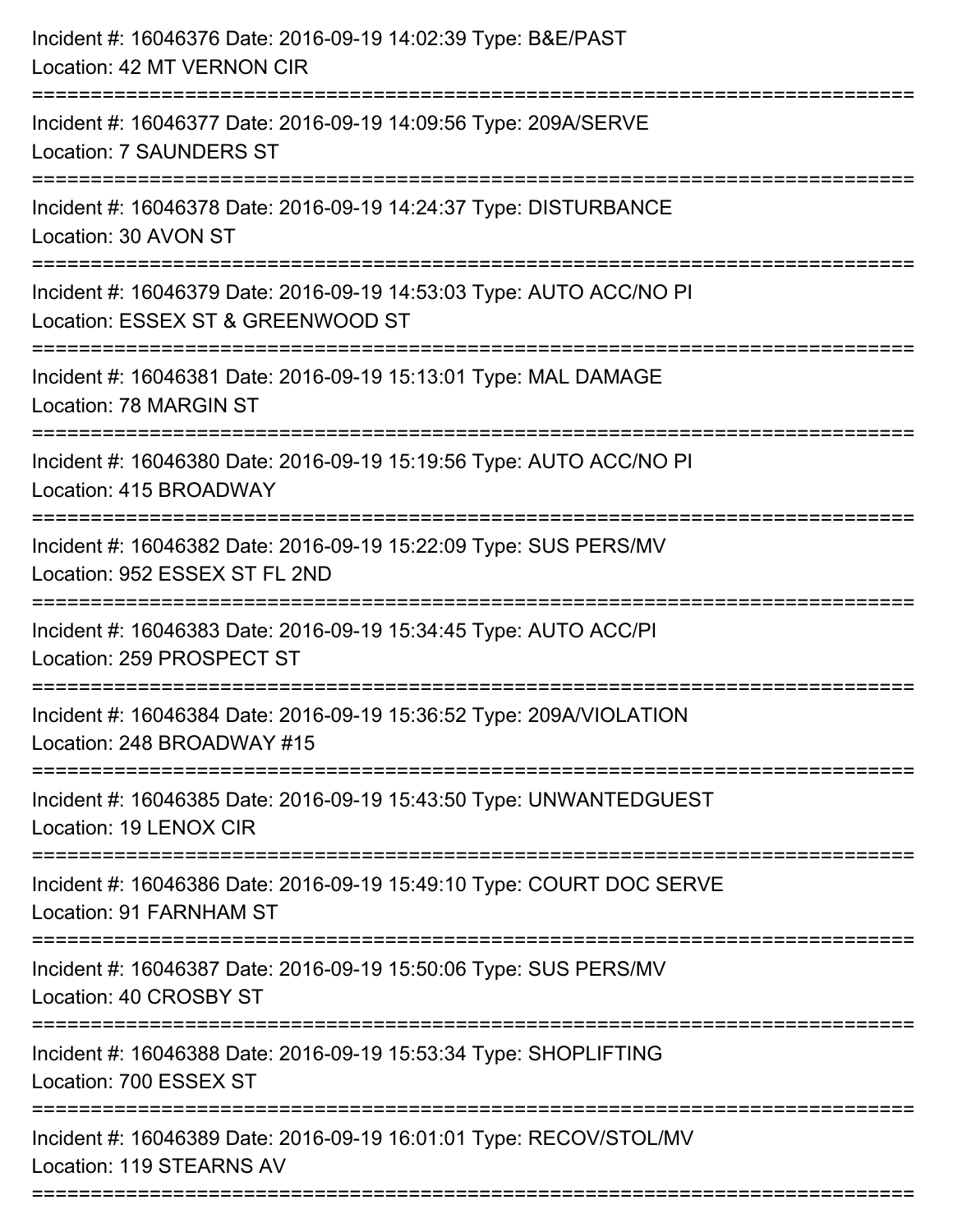Location: 27 BROOK ST #1

| Incident #: 16046391 Date: 2016-09-19 16:06:37 Type: NOTIFICATION<br>Location: 681 ESSEX ST #3-8 FL 3                       |
|-----------------------------------------------------------------------------------------------------------------------------|
| Incident #: 16046390 Date: 2016-09-19 16:07:02 Type: SUS PERS/MV<br>Location: 360 E HAVERHILL ST                            |
| Incident #: 16046393 Date: 2016-09-19 16:15:16 Type: KEEP PEACE<br>Location: 84B MARSTON ST                                 |
| Incident #: 16046394 Date: 2016-09-19 16:21:54 Type: AUTO ACC/NO PI<br>Location: BERKELEY ST & SWAN ST                      |
| ===============<br>Incident #: 16046395 Date: 2016-09-19 16:27:17 Type: AUTO ACC/NO PI<br><b>Location: 75 MANCHESTER ST</b> |
| Incident #: 16046396 Date: 2016-09-19 16:39:28 Type: AUTO ACC/NO PI<br>Location: DENNYS / 160 WINTHROP AV                   |
| Incident #: 16046397 Date: 2016-09-19 16:45:16 Type: ASSIST FIRE<br>Location: 52 MYRTLE ST #3F                              |
| Incident #: 16046399 Date: 2016-09-19 17:03:35 Type: KEEP PEACE<br>Location: 125 GARDEN ST #1                               |
| Incident #: 16046398 Date: 2016-09-19 17:03:40 Type: THREATS<br>Location: 12 BROADWAY AV                                    |
| Incident #: 16046400 Date: 2016-09-19 17:26:17 Type: ANIMAL COMPL<br>Location: 483 LOWELL ST                                |
| Incident #: 16046401 Date: 2016-09-19 17:31:21 Type: M/V STOP<br>Location: ACTON ST & WEST ST                               |
| Incident #: 16046402 Date: 2016-09-19 17:40:05 Type: AUTO ACC/NO PI<br>Location: BAY STATE RD & WATER ST                    |
| Incident #: 16046403 Date: 2016-09-19 17:47:39 Type: M/V STOP<br>Location: PARKER ST & SALEM ST                             |
|                                                                                                                             |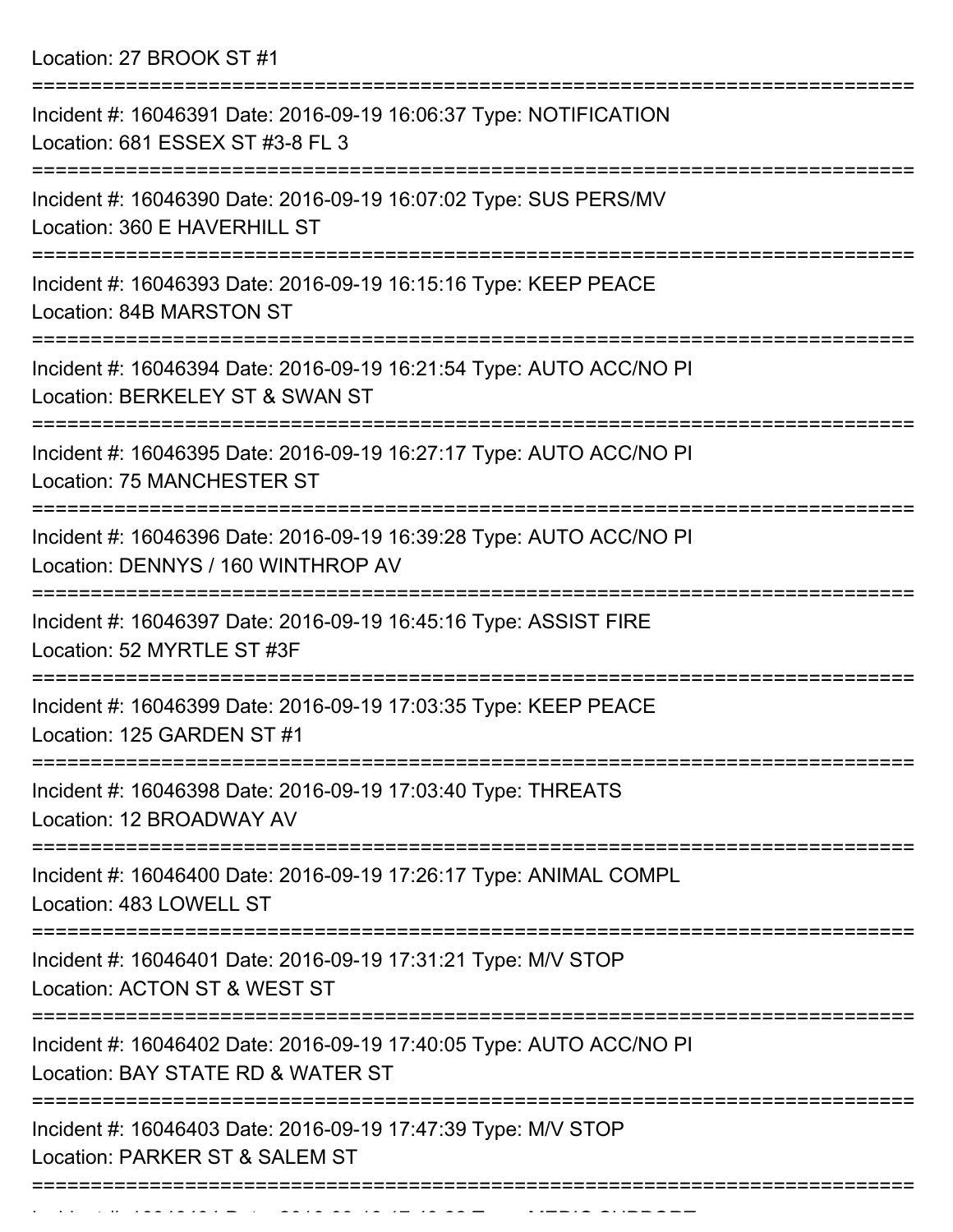Location: AMESBURY ST & COMMON ST

| Incident #: 16046405 Date: 2016-09-19 17:57:56 Type: M/V STOP<br>Location: ALLSTON ST & HIGH ST                        |
|------------------------------------------------------------------------------------------------------------------------|
| Incident #: 16046406 Date: 2016-09-19 18:12:48 Type: ALARM/BURG<br>Location: INTERNATIONAL INSTITUTE / 125 AMESBURY ST |
| Incident #: 16046407 Date: 2016-09-19 18:14:56 Type: MISSING PERS<br>Location: 100 MARKET ST                           |
| Incident #: 16046408 Date: 2016-09-19 18:16:41 Type: MISSING PERS<br>Location: 64 MANCHESTER ST                        |
| Incident #: 16046409 Date: 2016-09-19 18:18:12 Type: WARRANT SERVE<br>Location: 280 BROADWAY #2                        |
| Incident #: 16046410 Date: 2016-09-19 18:39:35 Type: THREATS<br>Location: 85 BAY STATE RD #4                           |
| Incident #: 16046411 Date: 2016-09-19 18:44:27 Type: KEEP PEACE<br>Location: GENESEE ST & MADISON ST                   |
| Incident #: 16046412 Date: 2016-09-19 18:45:57 Type: CK WELL BEING<br>Location: 388 SALEM ST #2                        |
| Incident #: 16046413 Date: 2016-09-19 19:05:42 Type: 911 HANG UP<br>Location: 38 AMHERST ST                            |
| Incident #: 16046414 Date: 2016-09-19 19:06:48 Type: MEDIC SUPPORT<br>Location: 61 NESMITH ST FL 1                     |
| Incident #: 16046415 Date: 2016-09-19 19:09:49 Type: LARCENY/PAST<br>Location: 70 N PARISH RD                          |
| Incident #: 16046416 Date: 2016-09-19 19:15:33 Type: MV/BLOCKING<br>Location: 38 DORCHESTER ST                         |
| Incident #: 16046417 Date: 2016-09-19 19:33:30 Type: INVEST CONT<br>Location: 137 FOSTER ST                            |
|                                                                                                                        |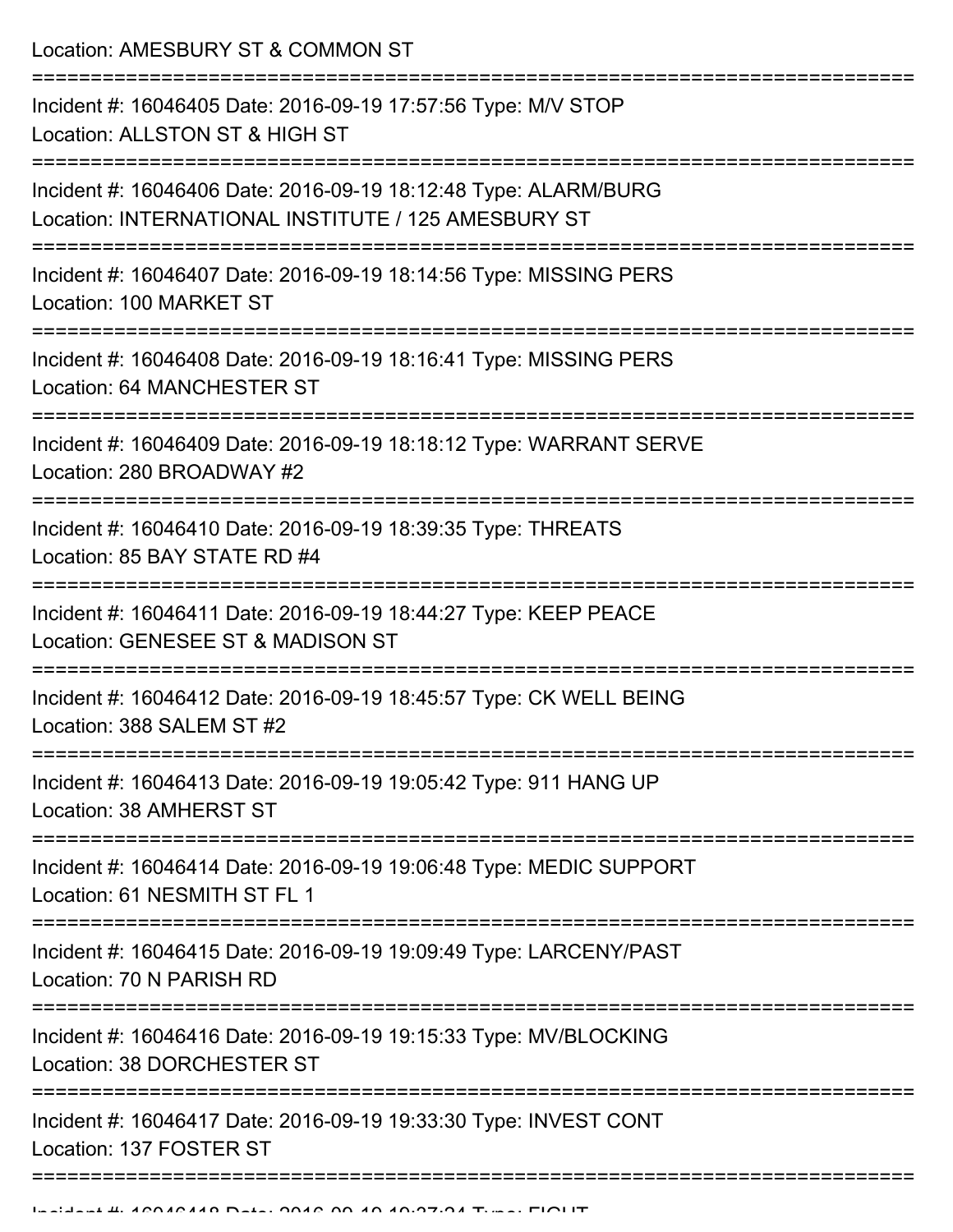| Location: 246 PROSPECT ST                                                                                                                       |
|-------------------------------------------------------------------------------------------------------------------------------------------------|
| Incident #: 16046419 Date: 2016-09-19 19:40:12 Type: MEDIC SUPPORT<br>Location: 62 MELVIN ST #11-16<br>==================================       |
| Incident #: 16046420 Date: 2016-09-19 20:01:41 Type: DISTURBANCE<br>Location: 25 KENDALL ST FL 2<br>:====================<br>------------------ |
| Incident #: 16046421 Date: 2016-09-19 20:27:26 Type: ANIMAL COMPL<br>Location: 33 PHILLIPS ST                                                   |
| Incident #: 16046422 Date: 2016-09-19 20:29:17 Type: DRUG OVERDOSE<br>Location: 46 SAUNDERS ST #1 FL 1                                          |
| Incident #: 16046423 Date: 2016-09-19 20:34:26 Type: ALARM/BURG<br>Location: OUR HOUSE / 168 NEWBURY ST                                         |
| Incident #: 16046424 Date: 2016-09-19 20:50:07 Type: GUN CALL<br>Location: 145 BYRON AV                                                         |
| Incident #: 16046425 Date: 2016-09-19 20:55:24 Type: LARCENY/PAST<br>Location: 24 ROBINSON CT                                                   |
| Incident #: 16046426 Date: 2016-09-19 20:58:29 Type: ALARM/HOLD<br>Location: 101 S BOWDOIN ST                                                   |
| Incident #: 16046427 Date: 2016-09-19 21:01:33 Type: SUS PERS/MV<br>Location: DAYBREAK SHELTER / 19 WINTER ST                                   |
| Incident #: 16046428 Date: 2016-09-19 21:07:16 Type: KEEP PEACE<br>Location: 125 GARDEN ST #2                                                   |
| Incident #: 16046429 Date: 2016-09-19 21:08:59 Type: KEEP PEACE<br>Location: 84 MARSTON ST #B                                                   |
| Incident #: 16046430 Date: 2016-09-19 21:13:19 Type: ANIMAL COMPL<br>Location: 54 E HAVERHILL ST                                                |
| Incident #: 16046431 Date: 2016-09-19 21:35:11 Type: INVESTIGATION<br>Location: 63 SPRINGFIELD ST                                               |
|                                                                                                                                                 |

Incident #: 16046432 Date: 2016-09-19 21:46:16 Type: MEDIC SUPPORT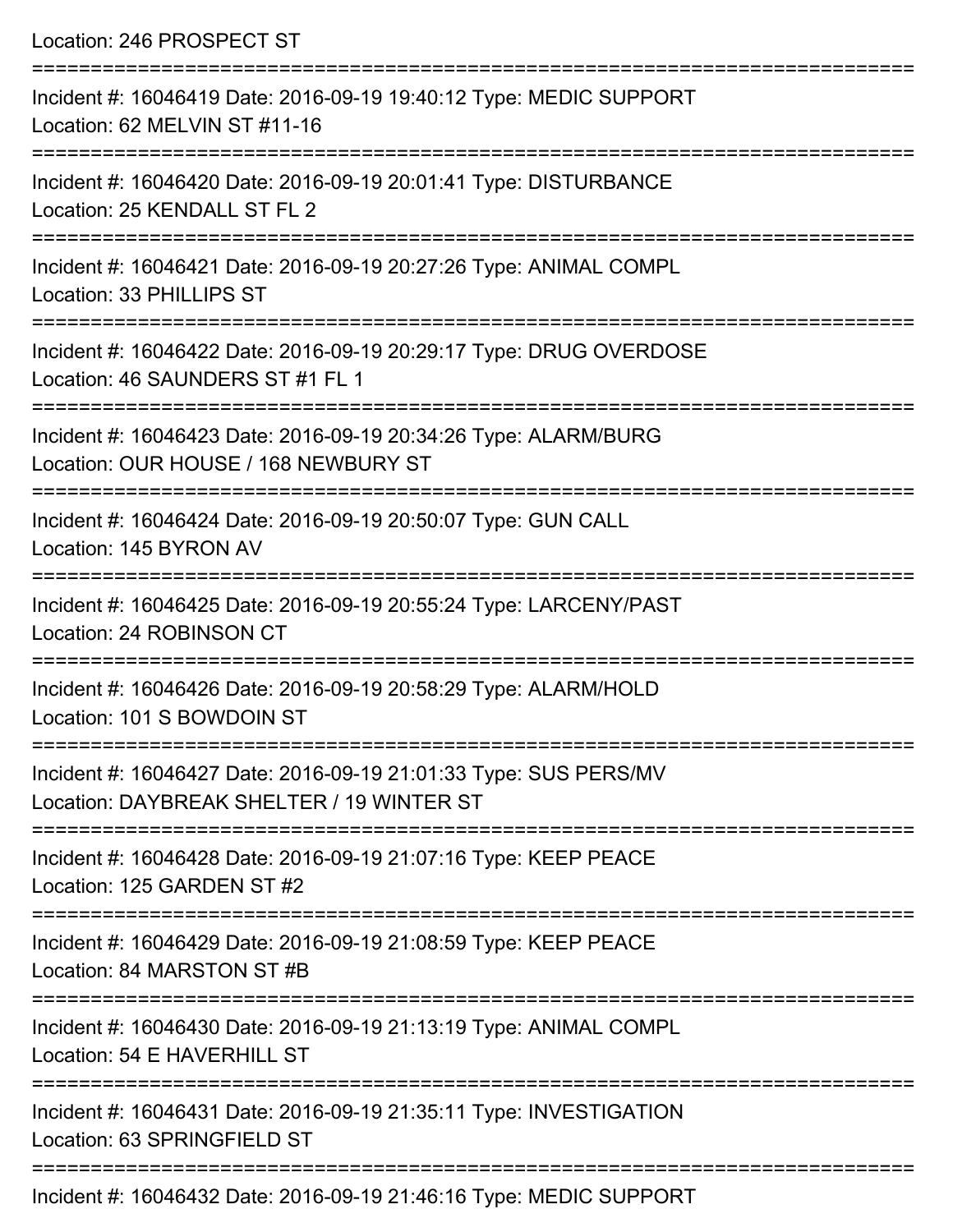| Incident #: 16046433 Date: 2016-09-19 21:48:49 Type: HARASSMENT<br>Location: 279 LAWRENCE ST                                                                 |
|--------------------------------------------------------------------------------------------------------------------------------------------------------------|
| Incident #: 16046434 Date: 2016-09-19 21:57:39 Type: NOISE ORD<br>Location: MARKET ST & PARKER ST                                                            |
| Incident #: 16046435 Date: 2016-09-19 22:04:04 Type: SUS PERS/MV<br>Location: 100 PARKER ST                                                                  |
| Incident #: 16046436 Date: 2016-09-19 22:08:26 Type: INVEST CONT<br>Location: 276 BROADWAY                                                                   |
| Incident #: 16046437 Date: 2016-09-19 22:08:40 Type: B&E/PAST<br>Location: 9 WASHINGTON ST                                                                   |
| Incident #: 16046438 Date: 2016-09-19 22:15:51 Type: M/V STOP<br>Location: ALLSTON ST & HIGH ST                                                              |
| Incident #: 16046439 Date: 2016-09-19 22:16:42 Type: DISTURBANCE<br>Location: 390 AMES ST                                                                    |
| Incident #: 16046440 Date: 2016-09-19 22:18:59 Type: SUS PERS/MV<br>Location: SEVEN ELEVEN / 99 HAMPSHIRE ST                                                 |
| Incident #: 16046441 Date: 2016-09-19 22:27:30 Type: M/V STOP<br>Location: 390 AMES ST                                                                       |
| Incident #: 16046442 Date: 2016-09-19 22:51:07 Type: ALARM/BURG<br>Location: 104 GLENN ST                                                                    |
| Incident #: 16046443 Date: 2016-09-19 22:58:22 Type: SUICIDE ATTEMPT<br>Location: 114 BYRON AV                                                               |
| ----------------------------<br>------------------------<br>Incident #: 16046444 Date: 2016-09-19 23:21:03 Type: DRUG OVERDOSE<br>Location: 248 BROADWAY #13 |
| Incident #: 16046445 Date: 2016-09-19 23:44:04 Type: TRESPASSING<br>Location: 1 COMMONWEALTH DR                                                              |
| Incident #: 16046446 Date: 2016-09-19 23:55:22 Type: MISSING PERS                                                                                            |